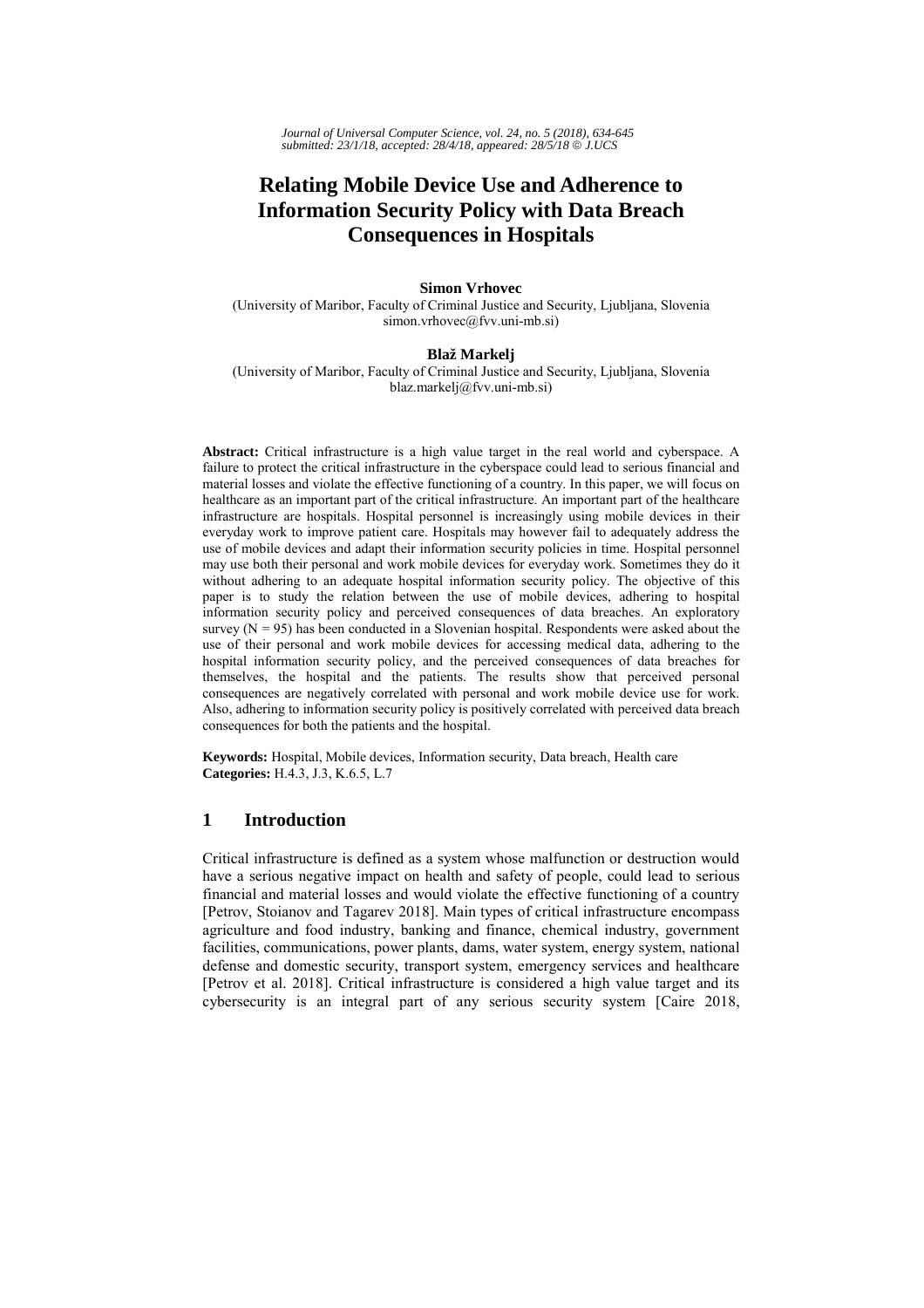Korobiichuk, Hryshchuk, Mamarev, Okhrimchuk and Kachniarz 2018]. Cyberoperations against critical infrastructure may be undertaken to deny the use of the infrastructure to its operator or to exploit the its services to improve its own capabilities [Caire 2018].

Critical infrastructure systems encompass facilities, services, rules, personnel, documents, management methodology and procedures of processing and exchanging information [Petrov et al. 2018]. Protecting such complex systems from technical and human perspectives may be challenging and poorly researched especially regarding the latter perspective. There is a need for skilled, competent, knowledgeable and motivated personnel in the area of critical infrastructure cybersecurity [Howard and Arimatéia da Cruz 2017, Oliver and Haney 2017]. Additionally, this personnel may use mobile devices to access critical infrastructure resources, services and applications which complicates protecting the critical infrastructure even further [Jannati and Bahrak 2017].

In this paper, we focus on the use of mobile devices in hospitals which represent a part of the healthcare critical infrastructure. Mobile devices are introduced into everyday work of hospital personnel to improve work processes and patient care [Al Ayubi et al. 2016, Motulsky et al. 2016, Sharpe and Hemsley 2016]. Mobile devices are omnipresent in general as well as in healthcare. Hospital personnel are able to use both their work and personal mobile devices for everyday work even though the information security policy of hospitals may not allow it [Sharpe and Hemsley 2016, Vrhovec 2016, Whipple, Allgood and Larue 2012]. Bring-your-own-device (BYOD), i.e., using personal mobile devices at work, may be preferred by hospitals relatively often as it enables a significant lowering of the costs needed to provide all personnel with work mobile devices which are then used only in the hospital [Al Ayubi et al. 2016, Ehrler, Blondon, Baillon-Bigotte and Lovis 2017, Faulds et al. 2016, Motulsky et al. 2016].

New issues accompany the adoption of work and personal mobile devices by the hospital personnel and in recent years incidents related to mobile devices accounted for most data breaches in health care [Bitglass 2014]. Hospitals are thus required to adapt the hospital information security policies to include and adequately address the use of both work and personal mobile devices and to promote and enforce them among hospital personnel [Al Ayubi et al. 2016, Faulds et al. 2016, Motulsky et al. 2016]. Ensuring that the hospital personnel adheres to the hospital information security policy may however prove to be quite challenging [Giles-Smith, Spencer, Shaw, Porter and Lobchuk 2017, Sher, Talley, Cheng and Kuo 2017, Vrhovec 2016].

The objective of this paper is to study the relation between the use of mobile devices for accessing medical data, adhering to hospital information security policy and perceived consequences of potential data breaches. To achieve this, we conducted an explorative survey in a Slovenian hospital. Respondents were asked about the use of their personal and work mobile devices for accessing medical data, adhering to the hospital information security policy, and the perceived consequences of data breaches for themselves, the hospital and the patients.

The paper is structured as follows. First, we present the theoretical background on the use of mobile devices in hospitals and how the hospital personnel perceive data breach consequences, and develop the hypotheses. Next, we present the research methodology. Results are presented in chapter four and discussion follows in chapter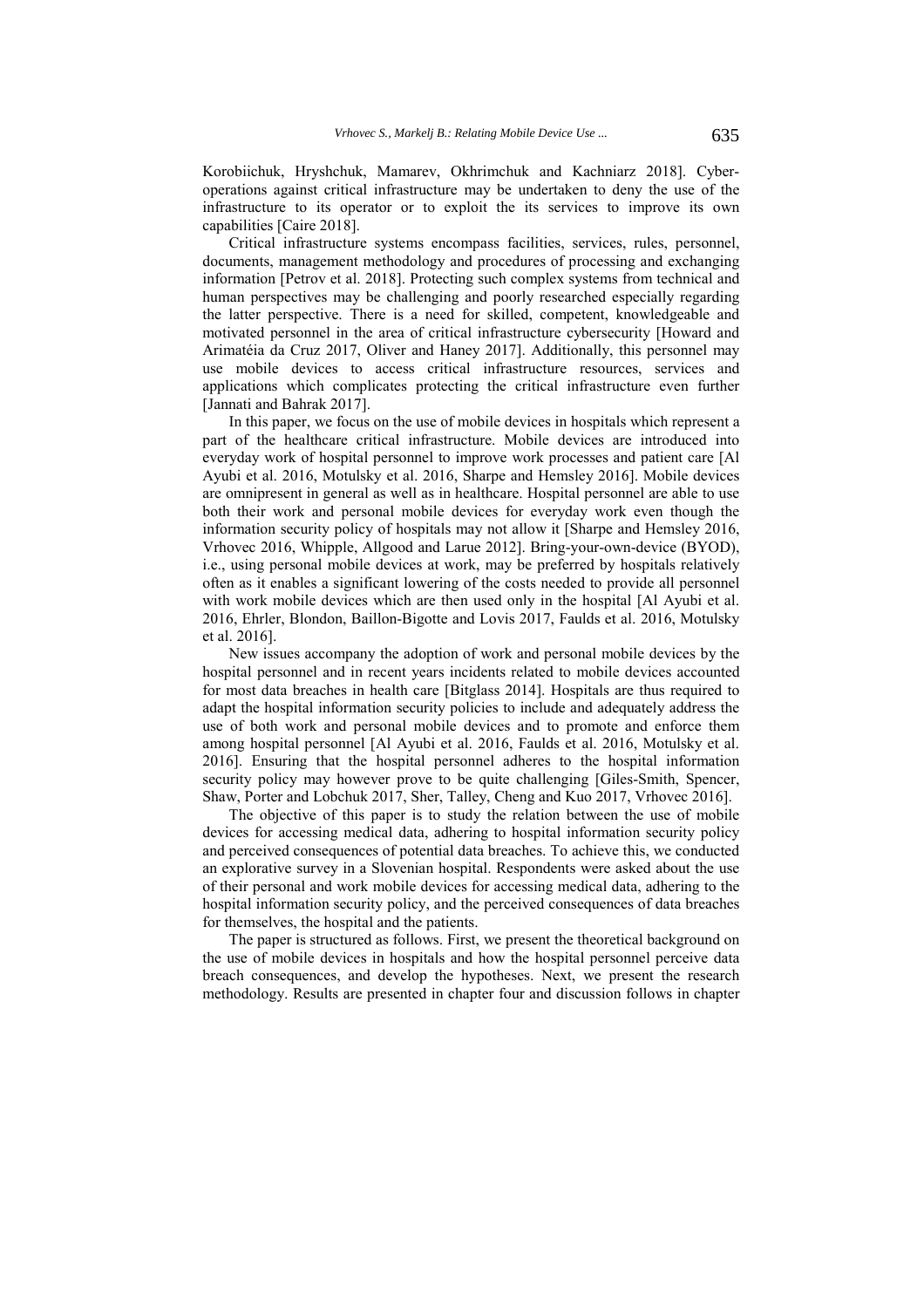five. We conclude the paper with some concluding remarks and directions for further work.

# **2 Theoretical Background**

## **2.1 Mobile devices in hospitals**

Mobile device use in hospital settings offers a variety of new possibilities [Sharpe and Hemsley 2016]. Hospital personnel may use them as an alternative to workstations for accessing medical data which enables them to access it from wherever needed, the patient room, a meeting, the patient's home or elsewhere [HIMSS Analytics 2014, Storbrauck 2015]. Use of mobile devices tends to increase work satisfaction of the hospital personnel and improves direct communication between them and the patients [HIMSS Analytics 2014, The Office of the National Coordinator for Health Information Technology 2015]. Although studies show multiple benefits of mobile device use, some drawbacks have also been pointed out, e.g., frequent interruptions may distract the hospital personnel which can result in medical errors [Ross and Forgie 2012, Tran et al. 2014, Westbrook 2010].

Mobile devices may be costly for hospitals to introduce and maintain [Al Ayubi et al. 2016]. Hospitals first need to invest into both software and hardware which both notably increase the complexity of the hospitals' technological ecosystem. This commonly includes introducing new or upgraded wireless network infrastructures that may also be used by external parties, such as patients and their visitors therefore introducing new potential attack vectors. Network segmentation is commonly used to separate internal and external parties in the wireless network infrastructure to tackle these issues. To lower the costs, hospitals may encourage the use of personal mobile devices at work [Al Ayubi et al. 2016, Martínez-Pérez, de la Torre-Díez and López-Coronado 2015]. BYOD is also convenient for the hospital personnel as they are already familiar with the device making it a win-win situation [Vrhovec 2016]. Not everything is good about BYOD though. Accessing medical data from a device that is used for both personal and work use is a security issue per se. This is a fundamental trade-off between data security and data access [Bai, Jiang and Flasher 2017]. The hospital has few means to control the cybersecurity of the mobile device, e.g., by checking for VPN connection or disabling access for rooted or jailbroken devices [Al Ayubi et al. 2016]. There is also the potential for unprofessional behavior due to using personal mobile devices [Robinson et al. 2013, Wu et al. 2013]. Additionally, there are privacy concerns regarding the use of unsecure communication channels, such as non-encrypted e-mail, for communicating patient health information between patients and the hospital personnel [Wu et al. 2013].

The hospital information security policy needs to be adapted to the de facto use of mobile devices in the hospital. Research shows that over 90 percent of the hospital personnel use their own mobile devices at work to access medical data [Bitglass 2014, Martínez-Pérez et al. 2015]. However, only 38 percent of hospitals define a formal policy of mobile device use [Martínez-Pérez et al. 2015, Storbrauck 2015, The Office of the National Coordinator for Health Information Technology 2015]. Low awareness of cybersecurity threats and hospital information security policies of the hospital personnel seem to be a major challenge [Vrhovec 2016]. Despite attempts to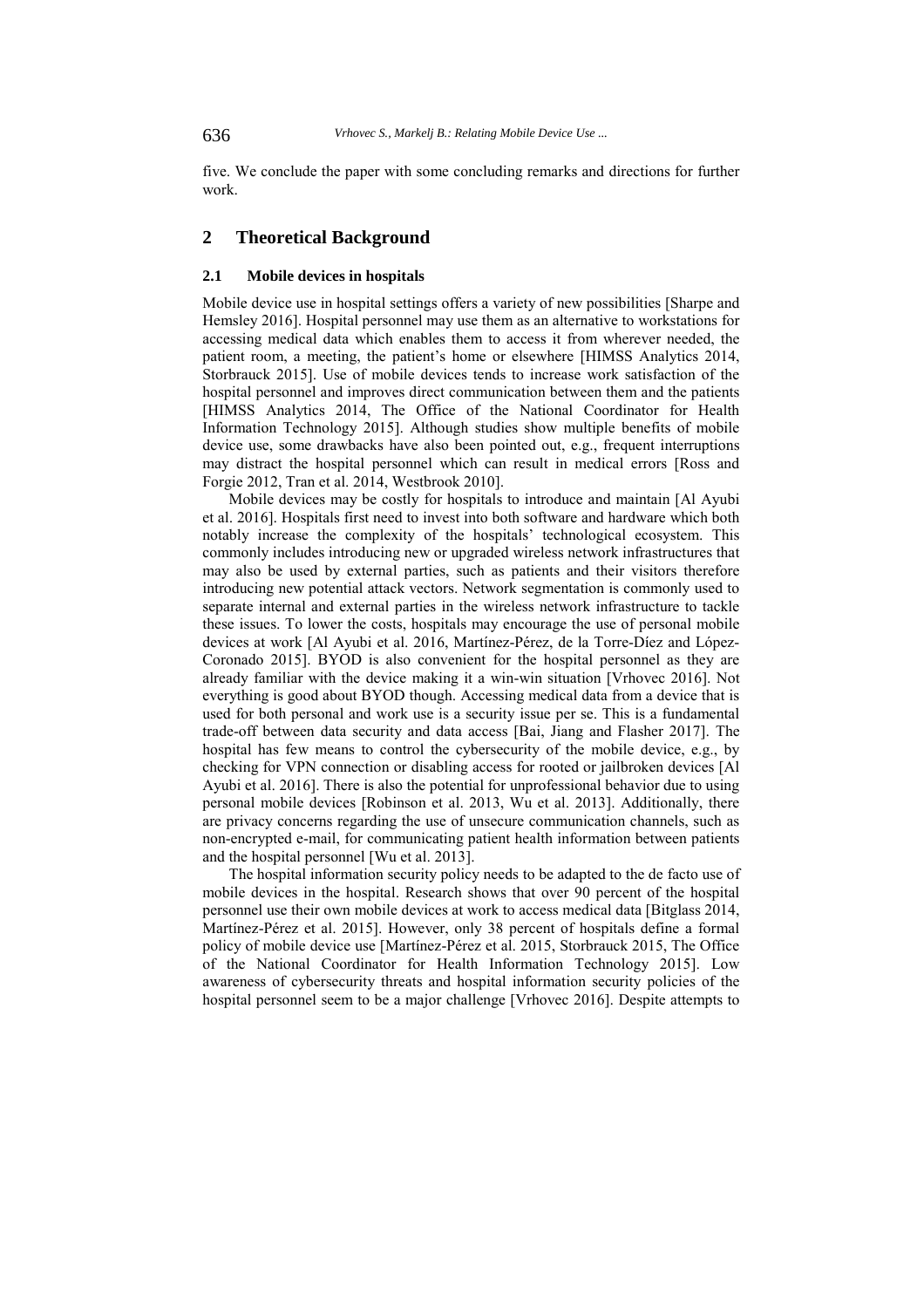ensure information security and patient privacy, most of recent data breaches seem to be related to mobile devices [Bitglass 2014].

#### **2.2 Data breach consequences**

Hospital personnel may perceive the consequences of a data breach on three levels. A data breach may directly affect the patients whose data has been exposed. Medical data can be used to acquire direct financial gain, commit an electronic fraud, steal the medical identity, or extort the victims [Storbrauck 2015]. Medical identity theft is wide-spread and can have severe financial and medical consequences if a patient's medical record is contaminated with medical data of a third person [Bitglass 2014, McDavid 2013]. Therefore, we develop the first set of hypotheses:

**H1a**. Perceived consequences of a data breach for the patients are negatively correlated with work mobile device use.

**H1b**. Perceived consequences of a data breach for the patients are negatively correlated with personal mobile device use.

**H1c**. Perceived consequences of a data breach for the patients are positively correlated with adhering to the hospital information security policy.

The data breach may have an impact on the hospital where the data breach has occurred. The patients trust hospitals that they visit with their most sensitive and private information and hospitals aim to keep their reputation as trustworthy organizations by adequately protecting patients' medical data [Bitglass 2014]. Hospitals try to avoid data breaches as recovering the lost reputation due to a data breach is a tough job [Bitglass 2014]. In addition to losing reputation and patients, hospitals could face high fines and lawsuits from patients [Bitglass 2014]. These arguments suggest the second set of hypotheses:

**H2a**. Perceived consequences of a data breach for the hospital are negatively correlated with work mobile device use.

**H2b**. Perceived consequences of a data breach for the hospital are negatively correlated with personal mobile device use.

**H2c**. Perceived consequences of a data breach for the hospital are positively correlated with adhering to the hospital information security policy.

The data breach may also affect the person directly responsible for it, i.e., the hospital employee using the mobile device at the time of the data breach. Depending on the hospital policy, a data breach may significantly affect a hospital employee's career or there may even be no consequences for the hospital employee at all. We developed the following set of hypotheses based on the above:

**H3a**. Perceived personal consequences of a data breach are negatively correlated with work mobile device use.

**H3b**. Perceived personal consequences of a data breach are negatively correlated with personal mobile device use.

**H3c**. Perceived personal consequences of a data breach are positively correlated with adhering to the hospital information security policy.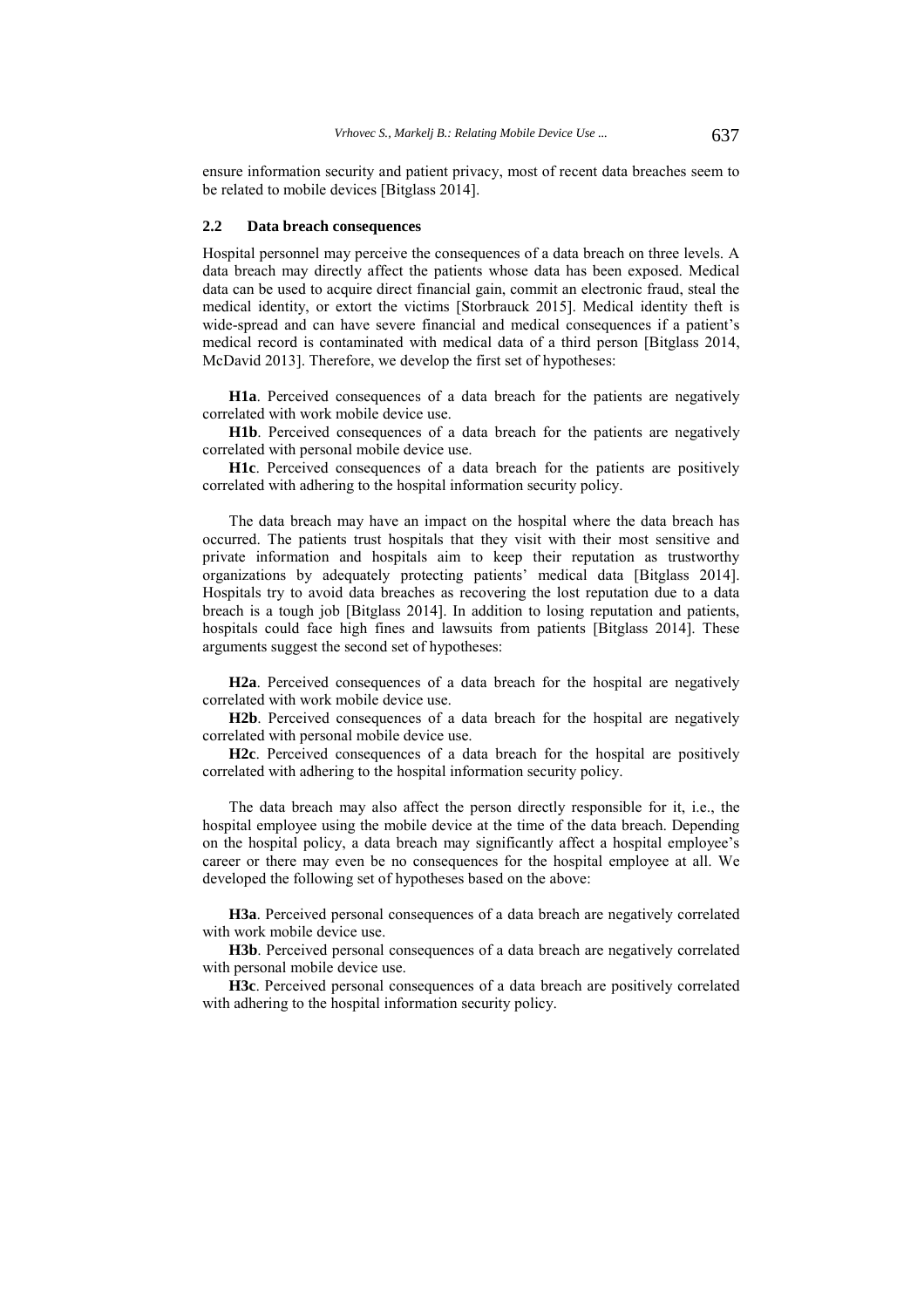## **3 Methods**

To test our model, we conducted an exploratory survey in a Slovenian hospital. The hospital did not have a formal information security policy neither on work nor on personal mobile devices. Even though personal mobile devices were commonly used for everyday work and work mobile devices were being introduced, the hospital failed to update its information security policy accordingly.

The survey was conducted among the hospital personnel participating in information security training organized by a third-party cybersecurity company. The training was mandatory however absence was not penalized. The participants had several opportunities to attend the training due to their unpredictable work commitments. Randomly chosen groups of attendants were asked to complete the survey before attending the training. In total, 150 surveys have been administered and 95 respondents returned the survey representing a response rate of 63 percent. The number of missing values ranged from 1.1 to 3.2 percent except for work device use which had 7 missing cases (7.4 percent). The distribution of the respondents' roles suggests that physicians were underrepresented in the sample which may be attributed to their generally low interest in attending any training. The shares of nurses and administration personnel matches exactly their shares in the hospital indicating their appropriate representation.

All constructs were measured by using single-items as a very high degree of parsimony was required [Bunderson and Boumgarden 2010, Lee, Delene, Bunda and Kim 2000]. Under specific conditions, the predictive validity of single-item measures is comparable to the predictive validity of multi-item measures [Bergkvist and Rossiter 2007, Diamantopoulos, Sarstedt, Fuchs, Wilczynski and Kaiser 2012, Lee et al. 2000]. Due to the exploratory nature of the study, the use of single-item measures thus seems reasonable. The survey items are presented in the Appendix A.

| <b>Characteristic</b>    | N  | <b>Percent</b> |
|--------------------------|----|----------------|
| Health care professional |    |                |
| Physician                | 2  | 2.11           |
| <b>Nurse</b>             | 77 | 81.05          |
| Administration personnel | 9  | 9.47           |
| Not specified            | 7  | 7.37           |
| Gender                   |    |                |
| Male                     | 16 | 16.84          |
| Female                   | 77 | 81.05          |
| Not specified            | 2  | 2.11           |

*Table 1: Demographic characteristics* 

Table 1 presents the respondents' demographics.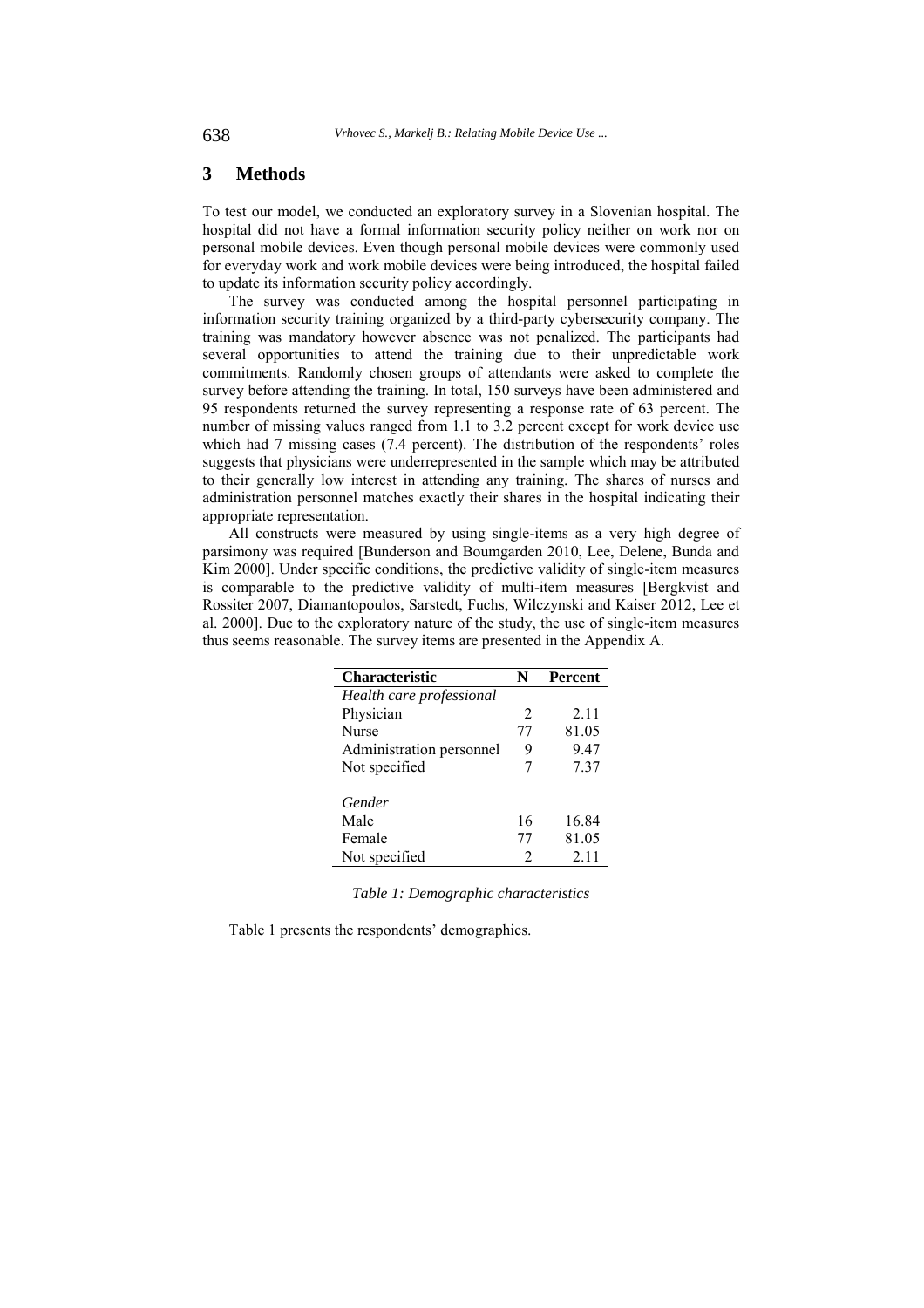## **4 Results**

Table 2 includes means (M) and standard deviations (SD) for all studied constructs.

| Code        | <b>Construct</b>                                 | М    | SD.     |
|-------------|--------------------------------------------------|------|---------|
| <b>DBCP</b> | Perceived data breach consequences for patients  | 6.56 | 0.811   |
| <b>DBCH</b> | Perceived data breach consequences for hospital  | 6.45 | 0.863   |
| <b>PCDB</b> | Perceived personal consequences of a data breach | 6.65 | 0.617   |
| <b>WMDU</b> | Work mobile device use                           | 2.77 | 1.849   |
| <b>PMDU</b> | Personal mobile device use                       | 1.60 | 1 1 7 7 |
| <b>AISP</b> | Adhering to information security policy          | 5.62 | 1.146   |

#### *Table 2: Descriptive statistics*

Some constructs did not follow a normal distribution therefore we calculated Kendall's Tau non-parametric rank correlation coefficients between them. Table 3 presents the correlation matrix. The results show support for hypotheses H2c and H3b  $(p < 0.01)$  and hypotheses H1c and H3a ( $p < 0.05$ ). Other results are however nonsignificant and do not support any of the remaining hypotheses H1a, H1b, H2a, H2b and H3c.

| <b>Construct</b> | <b>DBCP</b> | <b>DBCH</b> | <b>PCDB</b>  | WMDU                  | <b>PMDU</b> | <b>AISP</b> |
|------------------|-------------|-------------|--------------|-----------------------|-------------|-------------|
| <b>DBCP</b>      |             | $0.475***$  | ***<br>0.364 | $-0.166$              | $-0.103$    | 0.219       |
| <b>DBCH</b>      | $0.475***$  |             | $0.257***$   | $-0.106$              | $-0.142$    | $0.249$ **  |
| <b>PCDB</b>      | $0.364***$  | $0.257***$  |              | $-0.197$ <sup>*</sup> | $-0.268$ ** | 0.041       |
| WMDU             | $-0.166$    | $-0.106$    | $-0.197$     |                       | $0.321$ **  | $-0.128$    |
| <b>PMDU</b>      | $-0.103$    | $-0.142$    | $-0.268$ **  | $0.321***$            |             | $-0.080$    |
| <b>AISP</b>      | 0.219       | $0.249***$  | 0.041        | $-0.128$              | $-0.080$    |             |

#### *Table 3: Correlation matrix*

The results of testing the hypotheses are presented in Figure 1. Other interesting results in addition to the test of our hypotheses are also included in Figure 1. First, there are significant positive correlations between perceived personal consequences of a data breach and perceived data breach consequences for hospital and patients (p < 0.001). Next, the correlation between perceived data breach consequences for hospital and patients is also significant and positive  $(p < 0.01)$ . Finally, there is a significant positive correlation between work and personal mobile device use  $(p < 0.01)$ .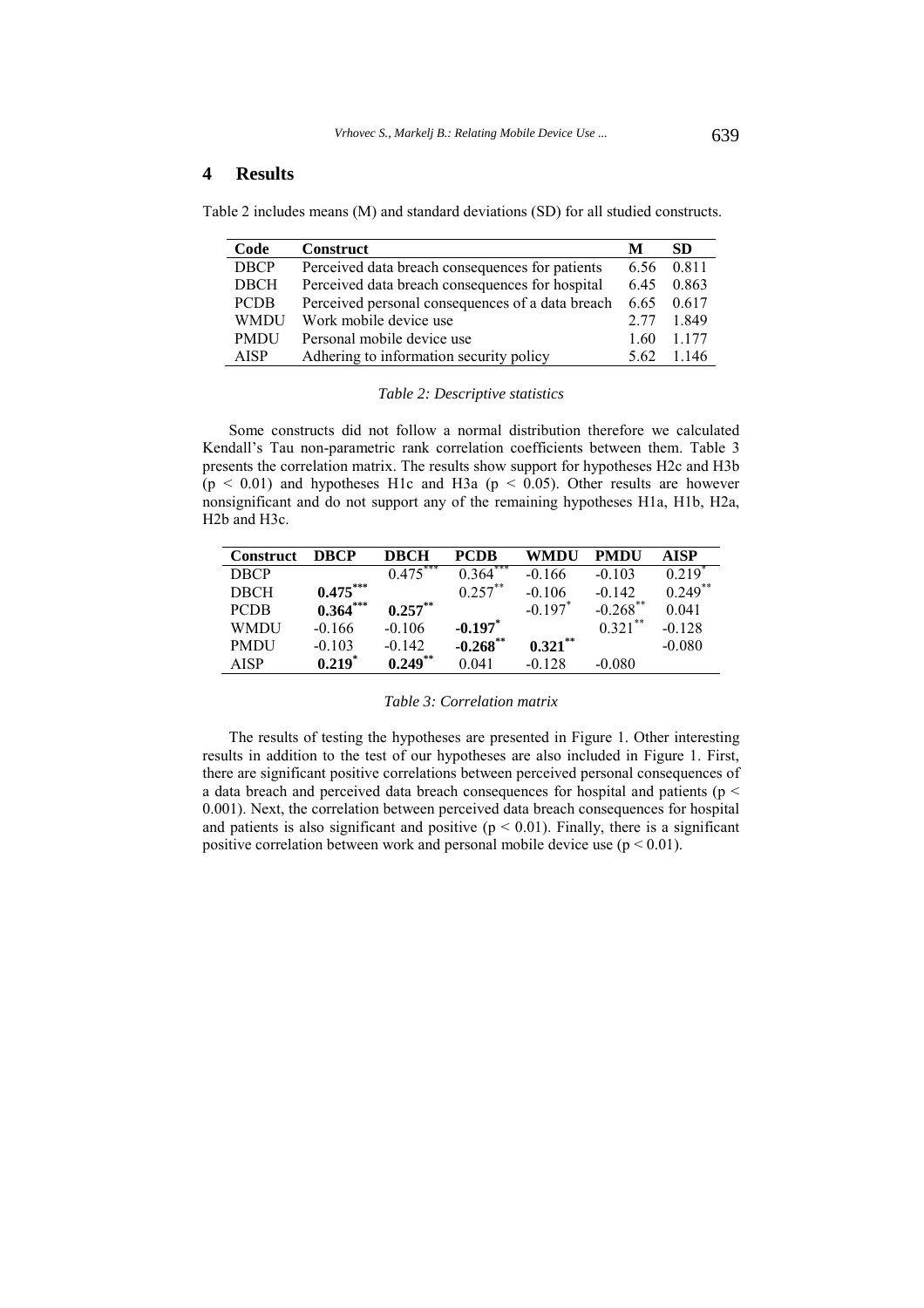

*Figure 1: Hypotheses testing results* 

## **5 Discussion**

The results of this explorative study show support for only 4 out of the 9 developed hypotheses. The confirmation of hypotheses H1c and H2c shows the importance of perceived data breach consequences for the hospital and the patients in adhering to the hospital information security policy. The higher the perceived data breach consequences for the hospital and the patients the higher the adherence to the hospital information security policy. It is however surprising that hypothesis H3c has not been confirmed as it suggests that the perceived personal consequences of a data breach do not play an important role in adhering to the hospital information security policy. This suggests that the hospital personnel do not take the hospital information security policy for their own despite the relatively high scores of this construct  $(5.62 \pm 1.146)$ . In other words, these findings suggest that the hospital personnel do not identify completely with the hospital regarding its information security policy. Nevertheless, the hospital personnel respect the need to protect the hospital and the patients from data breaches by adhering to the hospital information security policy.

The confirmation of hypotheses H3a and H3b and non-confirmation of the remaining hypotheses H1a, H1b, H2a and H2b suggests quite the opposite for mobile device use. Higher perceived personal consequences of a data breach seem to hinder the adoption of mobile devices. This may be attributed to the lack of a clear hospital information security policy on mobile devices as the hospital had no policy for personal mobile devices and work mobile devices were only being formally introduced. Perceived data breach consequences for the hospital or the patients however do not seem to play an important role in the use of mobile devices by the hospital personnel. This is quite surprising as it suggests that the hospital personnel do not consider the consequences that the use of their mobile device may have for either the hospital or the patients. The difference seems to vary depending on the type of mobile device. Work mobile device use is more loosely correlated with perceived personal consequences of a data breach than personal mobile device use. Also,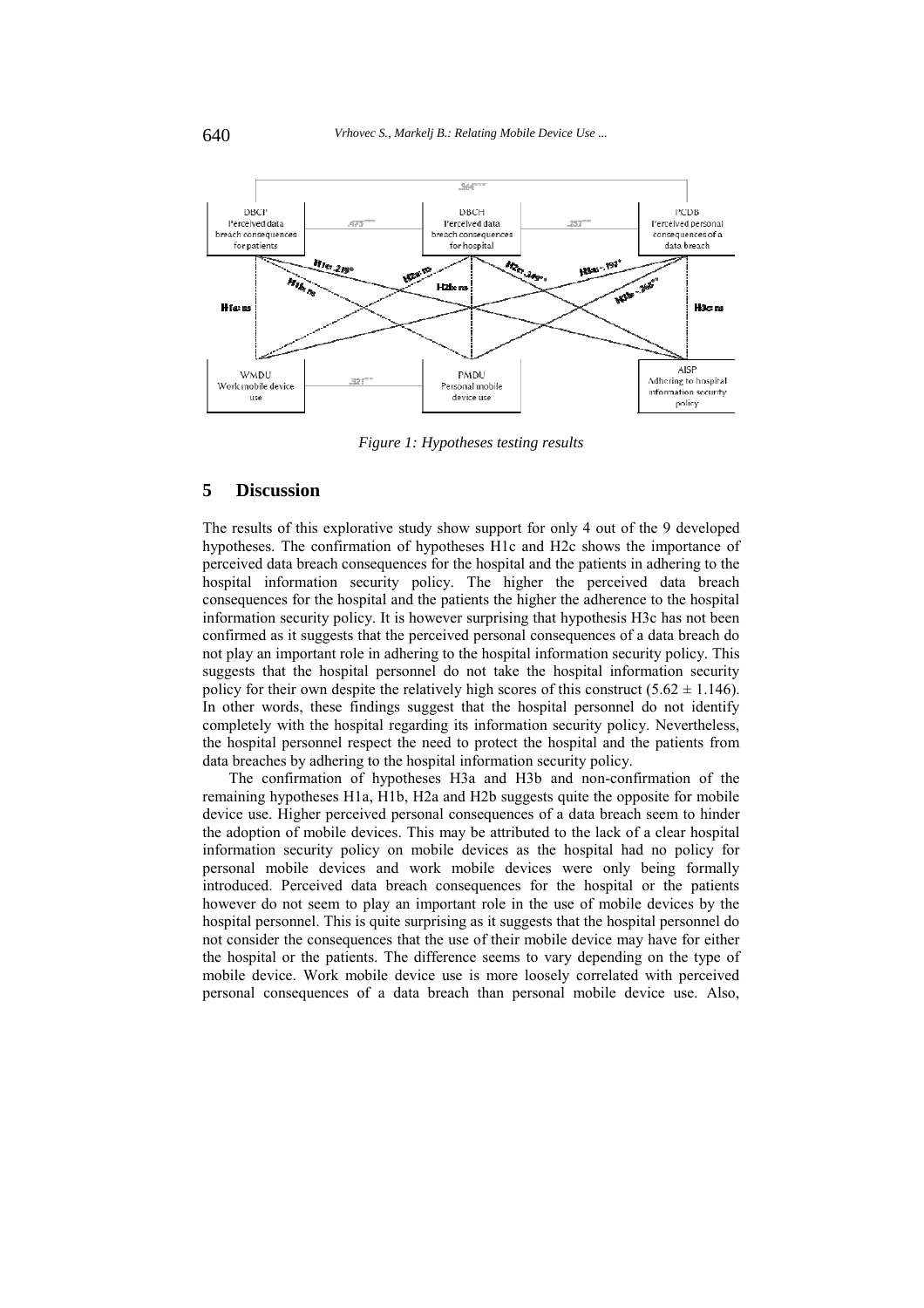nonsignificant correlations related to work mobile device use seem to be closer to the significant one than the nonsignificant correlations related to personal mobile device use. This gives us a hint that the hospital personnel could only loosely relate the use of their personal mobile devices to data breach consequences for hospitals and patients. Again, this could still be attributed to the lack of a clear hospital information security policy on mobile devices.

There are strong correlations between all three perceived data breach consequences. These results suggest that the hospital personnel relate their personal consequences more to the consequences for the patients than those for the hospital. This shows that the hospital personnel first think of their patients and only after of their employer. In a way, this supports the finding that they do not identify well with the hospital regarding its information security policy.

The use of work and personal mobile devices is relatively low  $(2.77 \pm 1.849)$  and  $1.60 \pm 1.177$ , respectively) which can be attributed to the fact that the mobile devices are just being introduced. There is a strong correlation between work and personal mobile device use. This suggests that the hospital personnel could use personal mobile devices for work only after they have started using the work mobile devices. Another explanation would be that they are even able to use personal mobile devices for work after the hospital information system adds the mobile device access functionality and they become aware of it. This highlights the importance of covering both work and personal mobile device use in the hospital information security policy.

#### **5.1 Limitations and further work**

As with all research, the reader should consider the limitations of this study when interpreting its results. First, the survey was done in a single subject organization. The studied hospital could be considered as a typical hospital in the process of introducing mobile devices to its processes. Nevertheless, the reader should be cautious when generalizing the findings of this study. Further research should aim to include more hospitals from different cultural contexts and different stages of mobile device adoption. Second, the use of single-item measures in the survey has its drawbacks as it does not allow reliability and validity analysis of the survey instrument. Further research should aim to use multi-item measures which allow rigorous testing of the survey instrument. Third, the respondents may not have had the same notion of the information security policy and a data breach entail as they were not provided any explanation prior to the survey. It may thus be possible that the responses were not indicative of the same concept. Further research should consider focusing on clear and real scenarios when preparing new items. Fourth, the subjects of the study were all health care professionals. A study comparing different health care professionals (e.g., administration personnel, physicians and nurses) would provide useful insights into the differences between them. Fifth, it would be also useful to incorporate level of experience in the healthcare domain as a control variable in the analysis. Sixth, experiments may be conducted to determine the effect of different kinds of information security training (e.g., lectures, practical examples, e-learning etc.). These experiments should include surveys before and after (in 30 and 180 days) the training to determine the short- and middle-term effect of different kinds of information security training.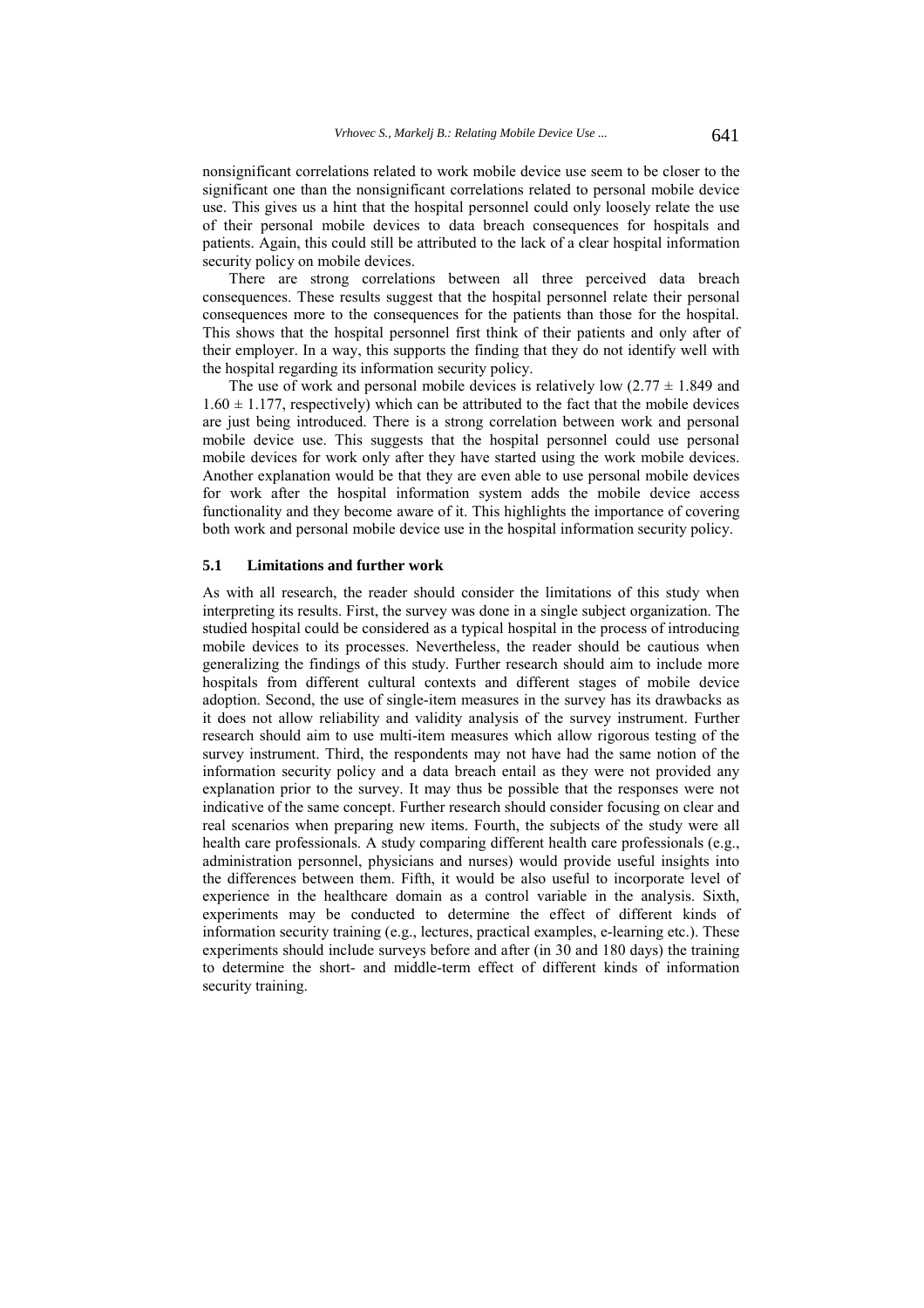## **6 Conclusion**

This paper aims at providing better understanding of how to ensure information security in healthcare which is an important part of the critical infrastructure. The presented explorative study reports on the use of mobile devices in hospitals and perceived data breach consequences. The study hints at the challenges that information security professionals face when introducing mobile devices and the respective information security policies in hospital settings. The main findings show that the hospital personnel consider data breach consequences for the hospital and the patients when adhering to the hospital information security policy. They however do not relate data breach consequences for themselves to adhering to the hospital information security policy suggesting they do not see personal benefits in it. Hospitals are therefore faced with the need to improve this issue by either better promoting its information security policy among the hospital personnel or updating it in a way that the hospital personnel would see some benefits in it.

When using mobile devices, the hospital personnel seem to consider only the consequences of data breaches for themselves. No correlation to the data breach consequences for the hospital or the patients suggests that they have difficulties relating the use of their work or personal mobile devices to consequences of data breaches or perhaps data breaches in general. Hospitals may strive to raise the awareness of hospital personnel about the relation of mobile devices to data breaches and their potential impact on the patients and the hospital as a whole. The hospital personnel need to understand that if the data is breached in any way, including due to the use of their personal or work mobile device, it can affect both the hospital and the patients in addition to themselves. At the same time, the hospital personnel need to understand the risks of using both personal and work mobile devices as well as the protective measures, such as regularly locking the mobile device and using encryption, to tackle them.

# **References**

[Al Ayubi et al. 2016] Al Ayubi, S. U., Pelletier, A., Sunthara, G., Gujral, N., Mittal, V., Bourgeois, F. C.: 'A Mobile App Development Guideline for Hospital Settings: Maximizing the Use of and Minimizing the Security Risks of "Bring Your Own Devices" Policies'; JMIR mHealth and uHealth, Vol. 4, No. 2 (2016), p. e50. https://doi.org/10.2196/mhealth.4424

[Bai, Jiang and Flasher 2017] Bai, G., Jiang, J. (Xuefeng), Flasher, R.: 'Hospital Risk of Data Breaches'; JAMA Internal Medicine, Vol. 177, No. 6 (2017), p. 878. https://doi.org/10.1001/jamainternmed.2017.0336

[Bergkvist and Rossiter 2007] Bergkvist, L., Rossiter, J. R.: 'The Predictive Validity of Multiple-Item Versus Single-Item Measures of the Same Constructs'; Journal of Marketing Research, Vol. 44, No. 2 (2007), pp. 175–184. https://doi.org/10.1509/jmkr.44.2.175

[Bitglass 2014] Bitglass: 'The 2014 Bitglass Healthcare Breach Report'; (2014). Retrieved from http://pages.bitglass.com/rs/bitglass/images/WP-Healthcare-Report-2014.pdf

[Bunderson and Boumgarden 2010] Bunderson, J. S., Boumgarden, P.: 'Structure and Learning in Self-Managed Teams: Why "Bureaucratic" Teams Can Be Better Learners'; Organization Science, Vol. 21, No. 3 (2010), pp. 609–624. https://doi.org/10.1287/orsc.1090.0483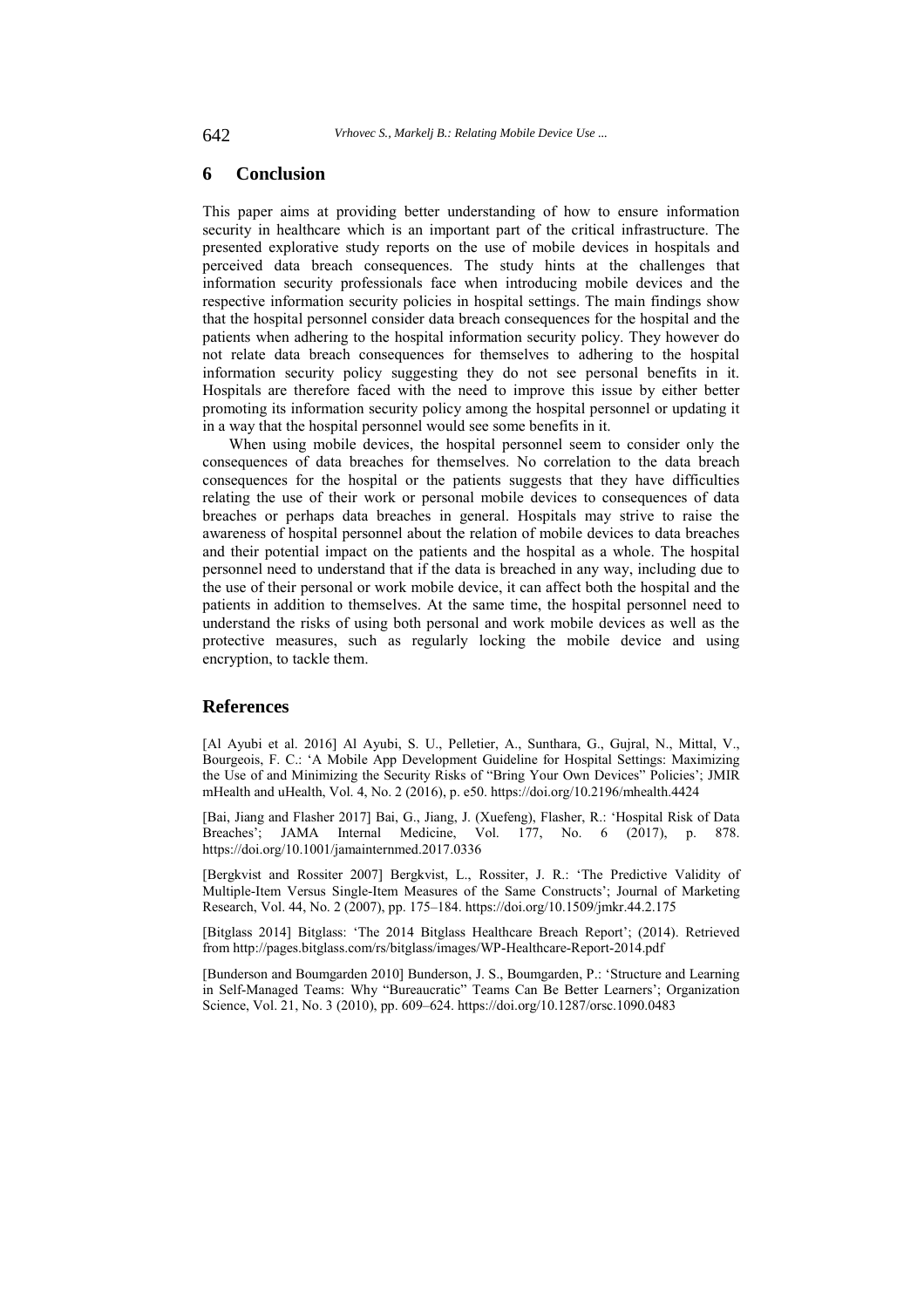[Caire 2018] Caire, J.: 'Human factors in cybersecurity for transportation systems'; In WIT Transactions on the Built Environment (Vol. 176) (2018), pp. 405–414. https://doi.org/10.2495/UT170351

[Diamantopoulos, Sarstedt, Fuchs, Wilczynski and Kaiser 2012] Diamantopoulos, A., Sarstedt, M., Fuchs, C., Wilczynski, P., Kaiser, S.: 'Guidelines for choosing between multi-item and single-item scales for construct measurement: a predictive validity perspective'; Journal of the Academy of Marketing Science, Vol. 40, No. 3 (2012), pp. 434-449. https://doi.org/10.1007/s11747-011-0300-3

[Ehrler, Blondon, Baillon-Bigotte and Lovis 2017] Ehrler, F., Blondon, K., Baillon-Bigotte, D., Lovis, C.: 'Smartphones to Access to Patient Data in Hospital Settings: Authentication Solutions for Shared Devices'; In 14th International Conference on Wearable Micro and Nano Technologies for Personalized Health, pHealth 2017. Eindhoven, The Netherlands: IOS Press (2017), pp. 73–78. https://doi.org/10.3233/978-1-61499-761-0-73

[Faulds et al. 2016] Faulds, M. C., Bauchmuller, K., Miller, D., Rosser, J. H., Shuker, K., Wrench, I., et al.: 'The feasibility of using "bring your own device" (BYOD) technology for electronic data capture in multicentre medical audit and research'; Anaesthesia, Vol. 71, No. 1 (2016), pp. 58–66. https://doi.org/10.1111/anae.13268

[Giles-Smith, Spencer, Shaw, Porter and Lobchuk 2017] Giles-Smith, L., Spencer, A., Shaw, C., Porter, C., Lobchuk, M.: 'A Study of the Impact of an Educational Intervention on Nurse Attitudes and Behaviours toward Mobile Device Use in Hospital Settings'; Journal of the Canadian Health Libraries Association / Journal de l'Association Des Bibliothèques de La Santé Du Canada, Vol. 38, No. 1 (2017), pp. 0–2. https://doi.org/10.5596/c17-003

[HIMSS Analytics 2014] HIMSS Analytics: '2014 Mobile Devices Study'; (2014). Retrieved from http://www.himssanalytics.org/research/essentials-brief-mobile-devices-study

[Howard and Arimatéia da Cruz 2017] Howard, T. D., Arimatéia da Cruz, J. de: 'Stay the course: Why trump must build on obama's cybersecurity policy'; Information Security Journal: A Global Perspective, Vol. 26, No. 6 (2017), pp. 276–286. https://doi.org/10.1080/19393555.2017.1385115

[Jannati and Bahrak 2017] Jannati, H., Bahrak, B.: 'An improved authentication protocol for distributed mobile cloud computing services'; International Journal of Critical Infrastructure Protection, Vol. 19 (2017), pp. 59–67. https://doi.org/10.1016/j.ijcip.2017.10.003

[Korobiichuk, Hryshchuk, Mamarev, Okhrimchuk and Kachniarz 2018] Korobiichuk, I., Hryshchuk, R., Mamarev, V., Okhrimchuk, V., Kachniarz, M.: 'Cyberattack Classificator Verification'; In Advances in Intelligent Systems and Computing (Vol. 635) (2018), pp. 402– 411. https://doi.org/10.1007/978-3-319-64474-5\_34

[Lee, Delene, Bunda and Kim 2000] Lee, H., Delene, L. M., Bunda, M. A., Kim, C.: 'Methods of Measuring Health-Care Service Quality'; Journal of Business Research, Vol. 48, No. 3 (2000), pp. 233–246. https://doi.org/10.1016/S0148-2963(98)00089-7

[Martínez-Pérez, de la Torre-Díez and López-Coronado 2015] Martínez-Pérez, B., de la Torre-Díez, I., López-Coronado, M.: 'Privacy and Security in Mobile Health Apps: A Review and Recommendations'; Journal of Medical Systems, Vol. 39, No. 1 (2015), p. 181: 1-8. https://doi.org/10.1007/s10916-014-0181-3

[McDavid 2013] McDavid, J. P.: 'HIPAA Risk Is Contagious: Practical Tips to Prevent Breach'; The Journal of Medical Practice Management, Vol. 29, No. 1 (2013), pp. 53–55.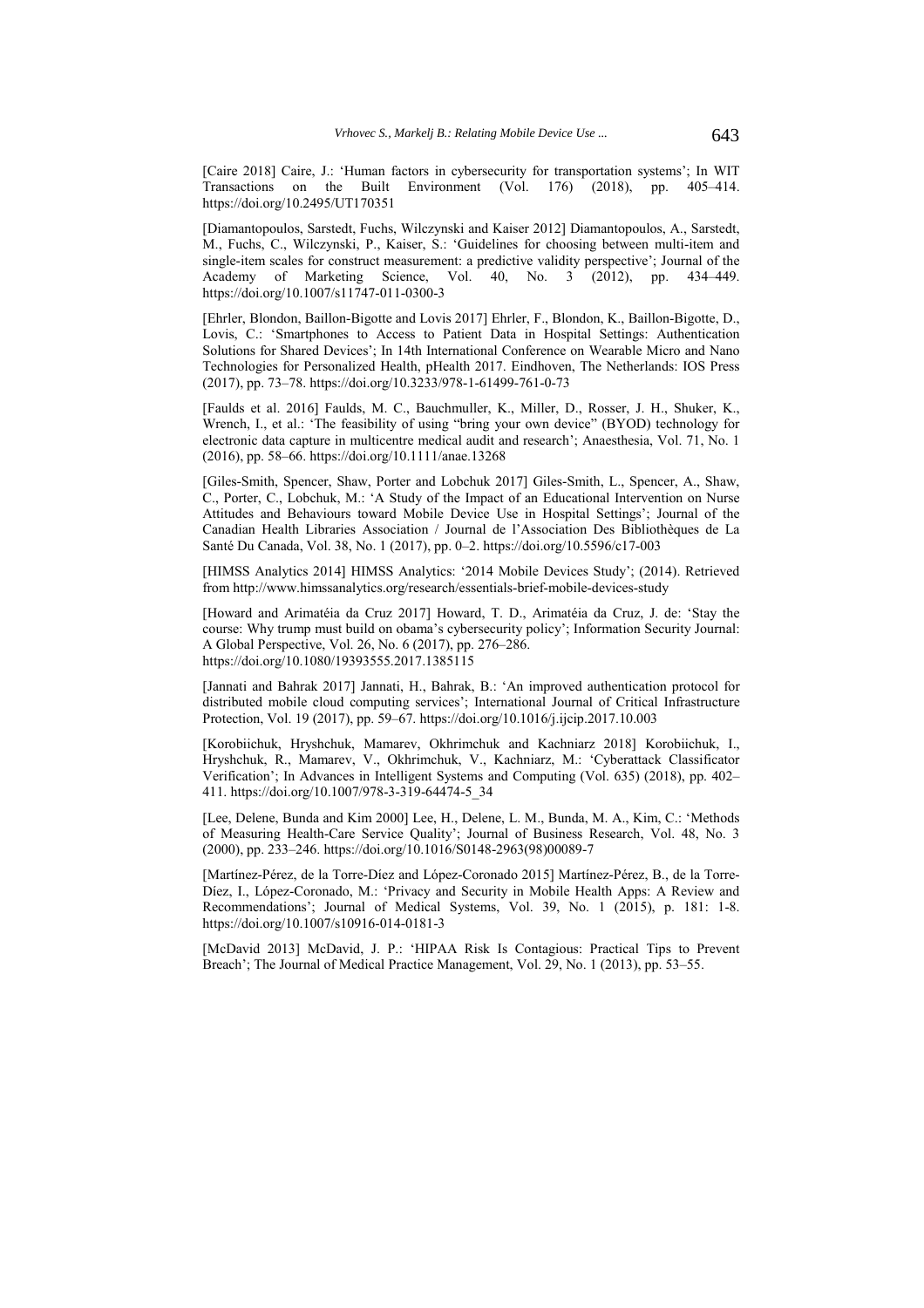[Motulsky et al. 2016] Motulsky, A., Wong, J., Cordeau, J.-P., Pomalaza, J., Barkun, J., Tamblyn, R.: 'Using mobile devices for inpatient rounding and handoffs: an innovative application developed and rapidly adopted by clinicians in a pediatric hospital'; Journal of the American Medical Informatics Association, Vol. 10, No. 2 (2016), p. ocw107. https://doi.org/10.1093/jamia/ocw107

[Oliver and Haney 2017] Oliver, D., Haney, M.: 'Preparing the next cyber-resilient workforce through cross-pollination education'; In 2017 Resilience Week (RWS). IEEE (2017), pp. 44– 49. https://doi.org/10.1109/RWEEK.2017.8088646

[Petrov, Stoianov and Tagarev 2018] Petrov, L., Stoianov, N., Tagarev, T.: 'Critical Information Infrastructure Protection Model and Methodology, Based on National and NATO Study'; In Advances in Intelligent Systems and Computing (Vol. 582) (2018), pp. 350–357. https://doi.org/10.1007/978-3-319-59415-6\_34

[Robinson et al. 2013] Robinson, T., Cronin, T., Ibrahim, H., Jinks, M., Molitor, T., Newman, J., Shapiro, J.: 'Smartphone Use and Acceptability Among Clinical Medical Students: A Questionnaire-Based Study'; Journal of Medical Systems, Vol. 37, No. 3 (2013), p. 9936. https://doi.org/10.1007/s10916-013-9936-5

[Ross and Forgie 2012] Ross, S., Forgie, S.: 'Distracted doctoring: Smartphones before patients?'; Canadian Medical Association Journal, Vol. 184, No. 12 (2012), pp. 1440–1440. https://doi.org/10.1503/cmaj.120462

[Sharpe and Hemsley 2016] Sharpe, B., Hemsley, B.: 'Improving nurse-patient communication with patients with communication impairments: Hospital nurses' views on the feasibility of using mobile communication technologies'; Applied Nursing Research, Vol. 30 (2016), pp. 228–236. https://doi.org/10.1016/j.apnr.2015.11.012

[Sher, Talley, Cheng and Kuo 2017] Sher, M.-L., Talley, P. C., Cheng, T.-J., Kuo, K.-M.: 'How can hospitals better protect the privacy of electronic medical records? Perspectives from staff members of health information management departments'; Health Information Management Journal, Vol. 46, No. 2 (2017), pp. 87–95. https://doi.org/10.1177/1833358316671264

[Storbrauck 2015] Storbrauck, L.: 'Mobile Device Use: Increasing Privacy and Security Awareness for Nurse Practitioners'; La Salle University (2015).

[The Office of the National Coordinator for Health Information Technology 2015] The Office of the National Coordinator for Health Information Technology: 'Guide to Privacy and Security of Electronic Health Information'; (2015), p. 62.

[Tran et al. 2014] Tran, K., Morra, D., Lo, V., Quan, S. D., Abrams, H., Wu, R. C.: 'Medical students and personal smartphones in the clinical environment: The impact on confidentiality of personal health information and professionalism'; Journal of Medical Internet Research, Vol. 16, No. 5 (2014), p. e132. https://doi.org/10.2196/jmir.3138

[Vrhovec 2016] Vrhovec, S. L. R.: 'Challenges of mobile device use in healthcare'; In P. Biljanović (Ed.), 39th International Convention on Information and Communication Technology, Electronics and Microelectronics (MIPRO 2016). Opatija, Croatia: Croatian Society for Information and Communication Technology, Electronics and Microelectronics (2016). https://doi.org/10.1109/MIPRO.2016.7522357

[Westbrook 2010] Westbrook, J. I.: 'Association of Interruptions With an Increased Risk and Severity of Medication Administration Errors'; Archives of Internal Medicine, Vol. 170, No. 8 (2010), p. 683. https://doi.org/10.1001/archinternmed.2010.65